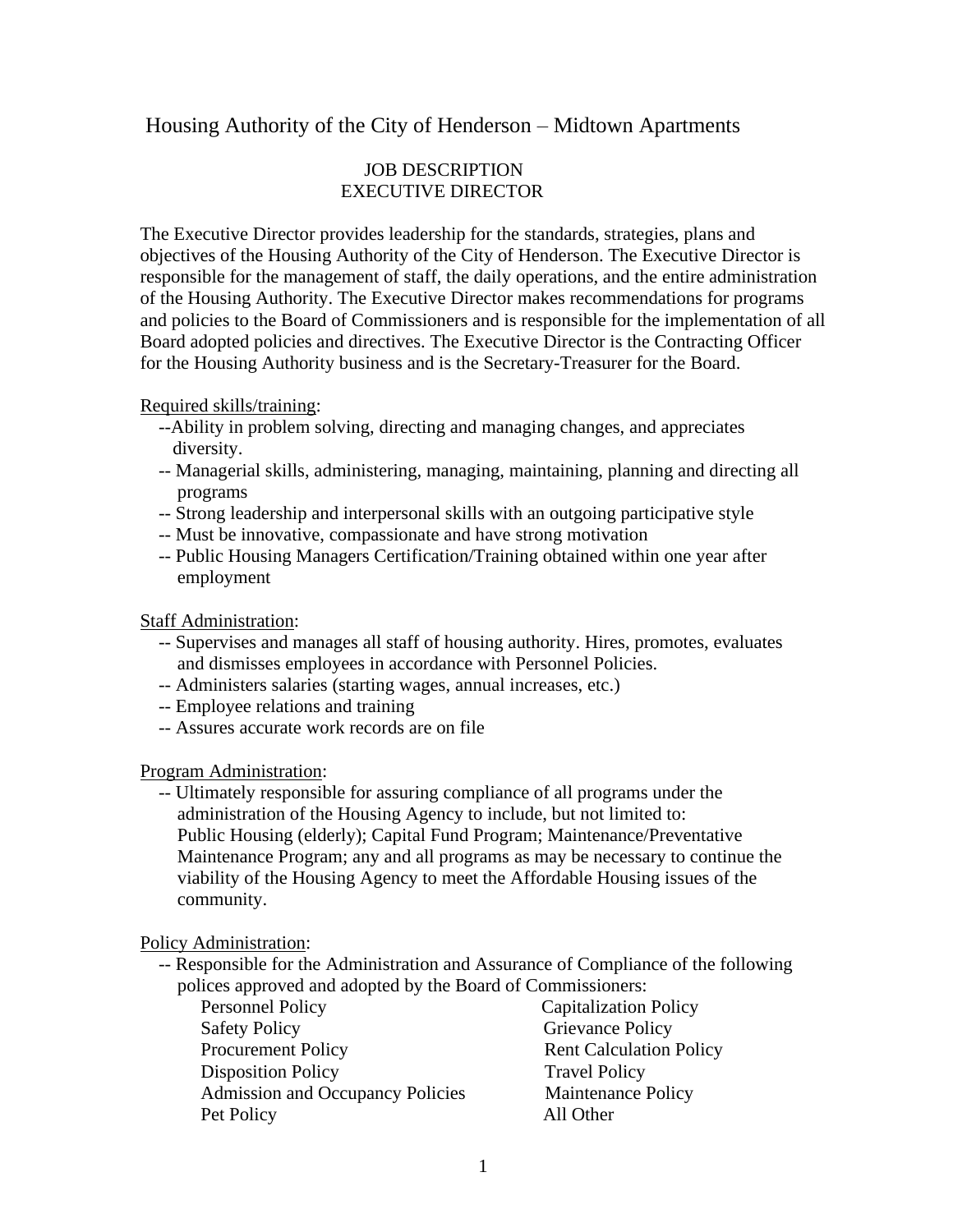Financial Administration:

 -- Responsible for the following: Investment of funds and deposit of all monies Monitor and reconcile bank accounts – accounts payable/receivable and payroll Budget and preparation of all budget documents (or assist of fee accountant) Filing of Federal and State Payroll Tax Reports Preparing 1099's and W-2's (or assist fee accountant) Bid preparation and process for audits Capital Fund Program – Financial reports, Drawdown, and LOCCS reporting Prepares and presents annual reports (or assists fee accountant) Insures proper and accurate inventory recording

Federal and Legal Administration:

- -- Responsible for compliance of Annual Contributions Contracts for all HUD (Housing and Urban Development) Programs
- -- Electronic submissions of 50058's as required
- -- Compiling, preparing and reporting all fiscal year end reports, semi-annual reports, including PHAS(Public Housing Management Assessment Program); Annual Plan and 5-year Plan; MASS,FASS/PHAS
- -- Submission of Performance Funding (Operating Subsidy) with Annual Operating Budget
- -- Certifications for Housing Authority Insurances to include: Business Owner's, Liability, Workman's Compensation, Fidelity Bond
- -- Consult with legal counsel as may be necessary or required
- -- Filing of any and all legal documents including small claims court
- -- Eviction processes
- -- Knowledge of State Housing Laws, Federal Laws and local codes as related to Housing issues including Nebraska Tenant/Landlord Law

Responsibility to Board of Commissioners:

- -- Send Notice of Board Meetings or post as dictated by Open Meeting Laws
- -- Compile and send Agenda along with supporting documents to Board prior to Board meetings.
- -- Secretary-Treasurer to Board of Commissioners
- -- Inform/keep Board current of all affairs, regulatory changes, options, future growth as it relates to the Housing Agency programs and legal capabilities for growth and viability.
- -- Prepares and presents proposals to the Board and makes necessary recommendations.
- -- Prepare Board Resolutions and Official Minute Book

Responsibility to Community and Public Relations:

- -- Interacts with all community agencies addressing needs of housing clientele and supportive issues: City administration, private and public entities - public school, police dept, handibus, Health & Human services, all financial institutions and lenders, and any and all other groups as they may benefit clientele served by the Agency.
- -- Represents the Housing Agency by giving presentations, serving on various panels, attending seminars and meetings promoting Housing Programs in a positive manner.